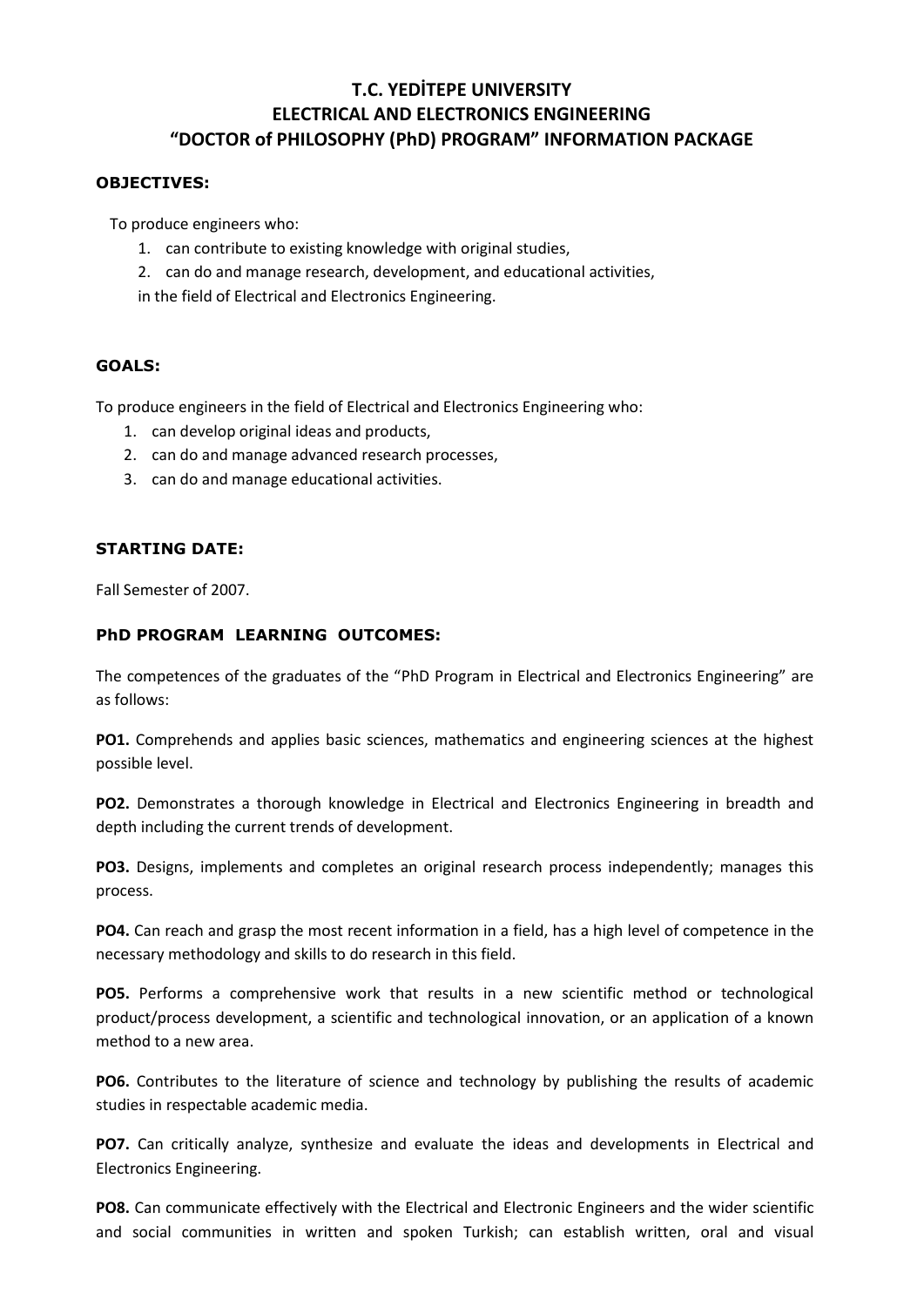communications, and can participate in discussions using one foreign language (English) at least at the General Advanced Level C1 of European Language Portfolio.

**PO9.** Evaluates scientific, technological, social and cultural developments, and transfers the outcomes to the society with scientific objectivity and ethical responsibility.

### **Teaching and Learning Methods**

Teaching and learning methods and strategies are chosen to improve the student's skills such as self learning, lifelong learning, observation, presentation, critical thinking, team working and IT.

Also, to achieve a better learning with students having different learning styles, the program is supported by convenient methodologies given below\*:

| <b>Teaching and</b><br><b>Learning Methods</b>         | <b>Major Learning Activities</b>                                                                                                                | Tools                                                                                                             |
|--------------------------------------------------------|-------------------------------------------------------------------------------------------------------------------------------------------------|-------------------------------------------------------------------------------------------------------------------|
| Course (lecturing,<br>discussion, question-<br>answer) | Listening, thinking, understanding,<br>interpretation, writing, observation, critical<br>thinking, question development                         | Standard class ware, text book<br>and class-notes, multimedia,<br>data projector, computer,<br>overhead projector |
| Problem Solving                                        | Listening, thinking, understanding,<br>interpretation, question development                                                                     | Standard class ware, solutions<br>manual, multimedia, data<br>projector, computer, overhead<br>projector          |
| Simulation                                             | IT skills, observation, thinking, understanding,<br>verification                                                                                | Computer, special software                                                                                        |
| Seminar                                                | Listening, understanding, interpretation,<br>question development, critical thinking,<br>following advancements in EE, lifelong<br>learning     | Standard class ware,<br>multimedia, data projector,<br>computer, overhead projector,<br>special equipment         |
| Laboratory                                             | Observation, measurement, recording of<br>measurement results, interpretation, report<br>writing, IT skills, organizational skills,<br>teamwork | Special equipment                                                                                                 |
| Term Research Paper                                    | Research, investigation, thinking,<br>interpretation, report writing, following<br>advancements in EE, lifelong learning                        | Computer, internet database,<br>library database                                                                  |

(\*) Depending on the course specifications, one or more teaching and learning methods might be implemented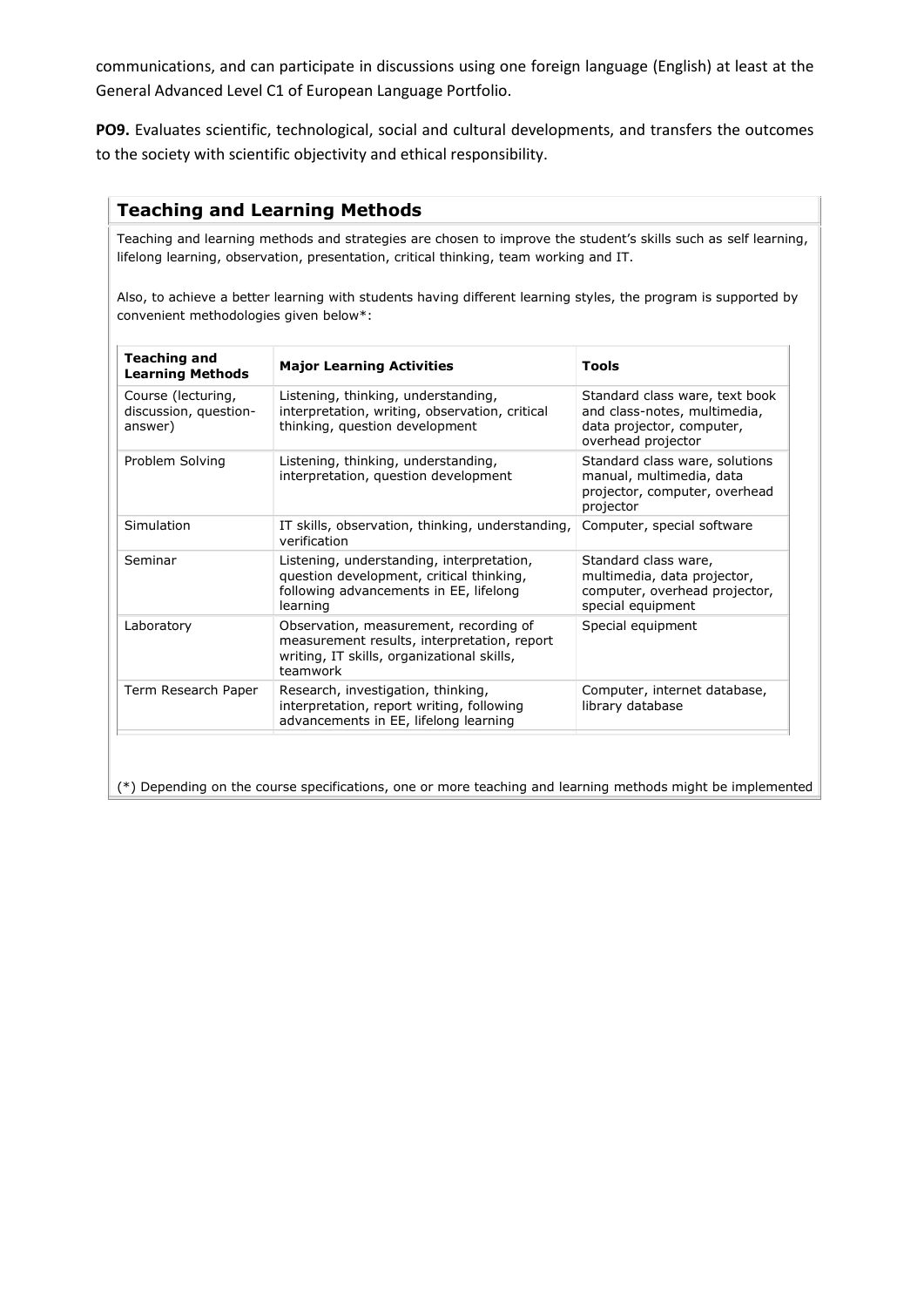| Course and PhD Program Learning Outcomes Relations |                                    |     |                  |     |                 |                 |                 |     |                  |     |
|----------------------------------------------------|------------------------------------|-----|------------------|-----|-----------------|-----------------|-----------------|-----|------------------|-----|
| Course                                             |                                    | PC1 | P <sub>C</sub> 2 | PÇ3 | PC <sub>4</sub> | PC <sub>5</sub> | PC <sub>6</sub> | PC7 | P <sub>C</sub> 8 | PÇ9 |
| EE649                                              | Special Topics in Electronics      | 5   | 5                |     |                 |                 |                 |     |                  |     |
| EE659                                              | Special Topics in Communications   | 4   | 4                | 4   | 4               | 4               | 4               | 4   |                  | 4   |
| EE689                                              | Advanced Topics in Control Systems | 5   | 5                |     |                 |                 |                 |     |                  |     |
| EE696                                              | Special Topics in RF Systems       | 5   | 5                |     |                 |                 |                 |     |                  |     |
| EE690                                              | PhD Seminar                        | 5   | 4                | 4   | 4               |                 | 4               | 3   |                  | 4   |
| EE700                                              | <b>PhD Thesis</b>                  | ר   | 5                |     | 5               |                 |                 |     |                  |     |

| Course and MSc Program Learning Outcomes Relations |                                    |     |                  |                 |                 |                 |                 |     |                  |     |             |             |             |
|----------------------------------------------------|------------------------------------|-----|------------------|-----------------|-----------------|-----------------|-----------------|-----|------------------|-----|-------------|-------------|-------------|
| Course                                             |                                    | PC1 | P <sub>C</sub> 2 | PC <sub>3</sub> | PC <sub>4</sub> | PC <sub>5</sub> | PC <sub>6</sub> | PC7 | P <sub>C</sub> 8 | PÇ9 | <b>PC10</b> | <b>PC11</b> | <b>PC12</b> |
| EE515                                              | Sensors                            | 4   |                  |                 |                 |                 | 4               |     |                  | 4   |             |             |             |
| EE526                                              | <b>Biomedical Electromagnetics</b> |     |                  |                 |                 |                 | 4               |     |                  | 4   |             |             |             |
| EE533                                              | RF Circuit Design                  | 4   |                  |                 | 4               |                 | 4               |     |                  |     |             | 4           |             |
| EE539                                              | Analog IC Design                   |     |                  |                 |                 |                 |                 |     |                  |     |             |             |             |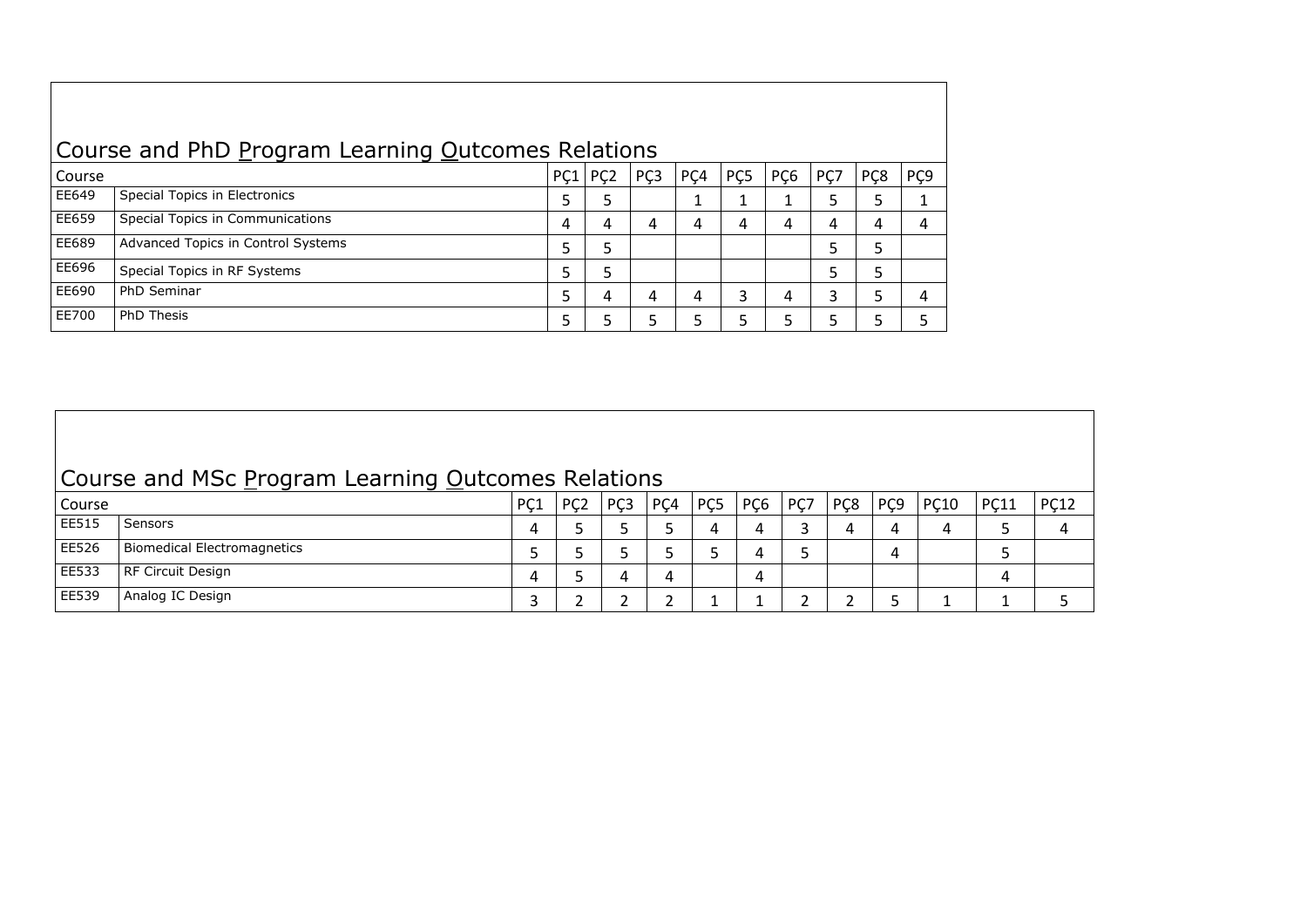| <b>Course Categories</b>                   | <b>AKTS</b> |  |  |  |
|--------------------------------------------|-------------|--|--|--|
| <b>COURSES</b>                             |             |  |  |  |
| EE649 - Special Topics in Electronics      | 10          |  |  |  |
| EE659 - Special Topics in Communication    |             |  |  |  |
| EE689 - Advanced Topics in Control Systems | 10          |  |  |  |
| EE696 - Special Topics in RF Systems       |             |  |  |  |
| EE690 - PhD Seminar                        |             |  |  |  |
| EE691 - Proficiency Exam                   |             |  |  |  |
| EE 700 - PhD Thesis                        | 150         |  |  |  |
| EE515 - Sensors                            | 10          |  |  |  |
| EE526 - Biomedical Electromagnetics        | 10          |  |  |  |
| EE533 - RF Circuit design                  |             |  |  |  |
| EE539 - Analog IC Design                   | 10          |  |  |  |
| <b>Total ECTS</b>                          | 262         |  |  |  |

# **Level of Qualification:**

Students who complete the program successfully and acquire the program competencies receive a "PhD" degree in the area of Electrical and Electronics Engineering.

#### **Admission Requirements:**

To apply for a doctorate program a Master's degree must be held or expected to be held by the end of the term of application and the requirements given below must be met. Candidates are required to be successful in the interview held by the department they are applying for.

| <b>Application Documents</b>                                                     | Ph.D.                                          |  |  |  |  |  |
|----------------------------------------------------------------------------------|------------------------------------------------|--|--|--|--|--|
| <b>Application Form</b>                                                          |                                                |  |  |  |  |  |
| Diploma (Recognition Certificate for Students<br>Studied Abroad)                 | Bachelor's and M.Sc. Degree<br><b>Diplomas</b> |  |  |  |  |  |
| ALES (is required for Turkish candidates)<br>GRE (is recommended for foreigners) | <b>ALES: 55</b><br>GRE: 149                    |  |  |  |  |  |
| <b>English Proficiency</b>                                                       | TOEFL IBT:66<br><b>YDS:55</b>                  |  |  |  |  |  |